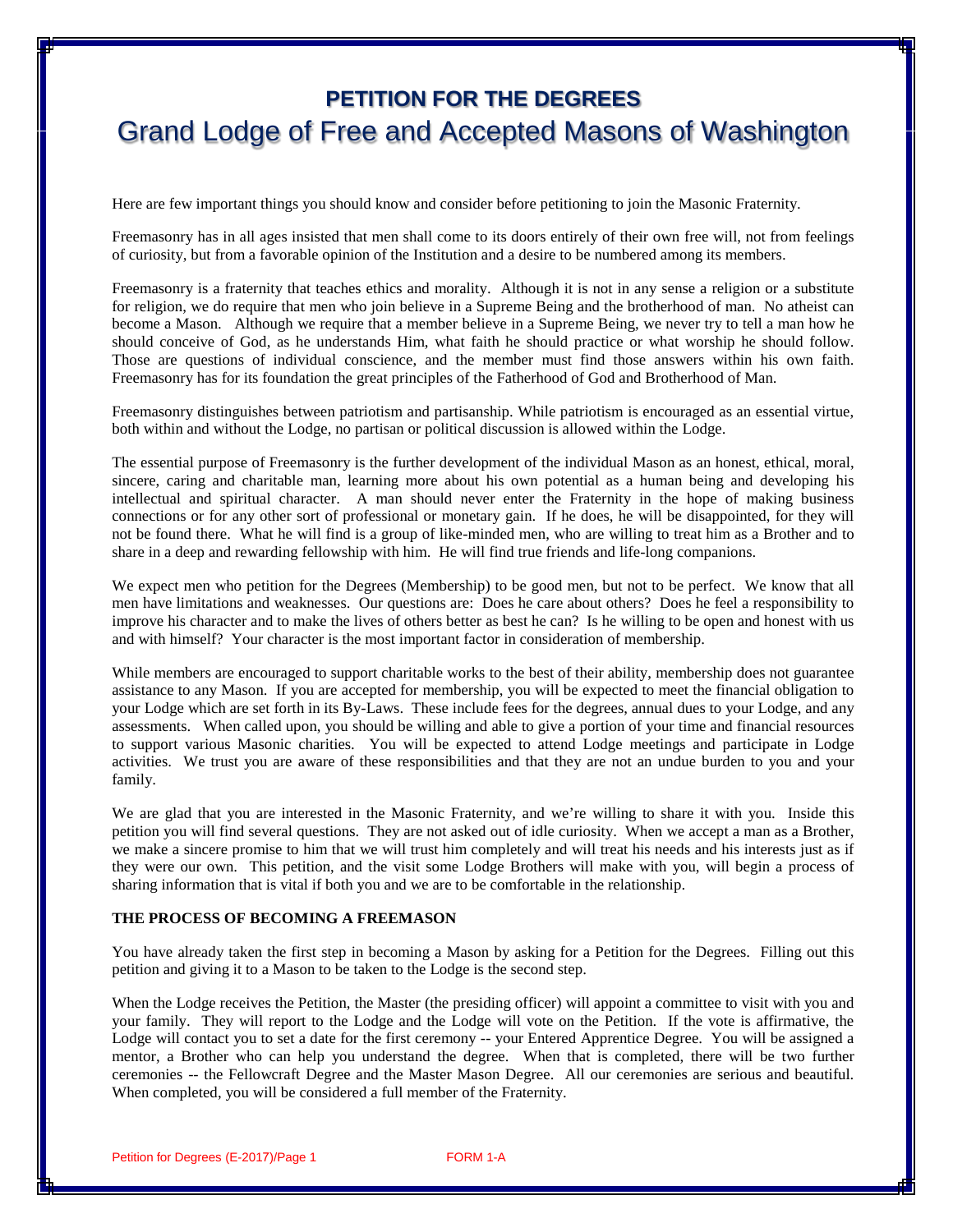## **PETITION FOR THE DEGREES** Grand Lodge of Free and Accepted Masons of Washington

### **PETITION FOR MEMBERSHIP IN THE MASONIC FRATERNITY**  TO THE MASTER, WARDENS AND BRETHREN OF

#### **BELLINGHAM BAY LODGE NO. 44, F**∴ **& A**∴**M**∴ **OF WASHINGTON**

Because of what I know of the Masonic Fraternity and its purposes, as explained on the front of the Petition; because I believe that each man has a responsibility for his own self-development; and because I want to join with other men who believe in the same things and who are willing to help and support each other, I am hereby petitioning to be received into the membership and Brotherhood of the Lodge. If I am elected to Membership, I promise to follow the rules of the Fraternity. On my honor, the answers to the following items are correct and complete.

| 2. Street Address:            |                                                                                                                                             |           | City:   | State/Zip:                                                                                                                        |  |  |
|-------------------------------|---------------------------------------------------------------------------------------------------------------------------------------------|-----------|---------|-----------------------------------------------------------------------------------------------------------------------------------|--|--|
|                               | 3. Mailing Address (if different from No. 2):                                                                                               |           |         |                                                                                                                                   |  |  |
| 4. Email:                     |                                                                                                                                             |           |         |                                                                                                                                   |  |  |
| 5. Telephone:                 |                                                                                                                                             | Cellular: |         | Accept Txt Msgs?<br>Yes<br>$\vert$ $\vert$ No<br>DOB (mm/dd/yyyy):                                                                |  |  |
| 6. I was born :<br>City/State |                                                                                                                                             |           |         |                                                                                                                                   |  |  |
|                               | 7. I have been a resident at my current address for                                                                                         |           | Years.* |                                                                                                                                   |  |  |
|                               |                                                                                                                                             |           |         | 8. If the answer to No.7 is less than three years, please give last two addresses (or as many as necessary to cover three years): |  |  |
| Address/City:                 |                                                                                                                                             |           | State:  |                                                                                                                                   |  |  |
| Address/City:                 |                                                                                                                                             |           | State:  |                                                                                                                                   |  |  |
| Address/City:                 |                                                                                                                                             |           | State:  |                                                                                                                                   |  |  |
| 10. My present occupation is: | Lodge number (if known) and location of the Lodge. State whether you were accepted or rejected.<br>11. Present employer's name and address: |           |         |                                                                                                                                   |  |  |
|                               |                                                                                                                                             |           |         | 12. If present employment is for less than three years, list the employers below that would cover the last three years.           |  |  |
|                               | To:                                                                                                                                         | at        |         |                                                                                                                                   |  |  |
|                               |                                                                                                                                             |           |         |                                                                                                                                   |  |  |
| From:                         |                                                                                                                                             |           |         |                                                                                                                                   |  |  |
| From:<br>From:                | To:<br>To:                                                                                                                                  | at<br>at  |         |                                                                                                                                   |  |  |
|                               |                                                                                                                                             |           |         |                                                                                                                                   |  |  |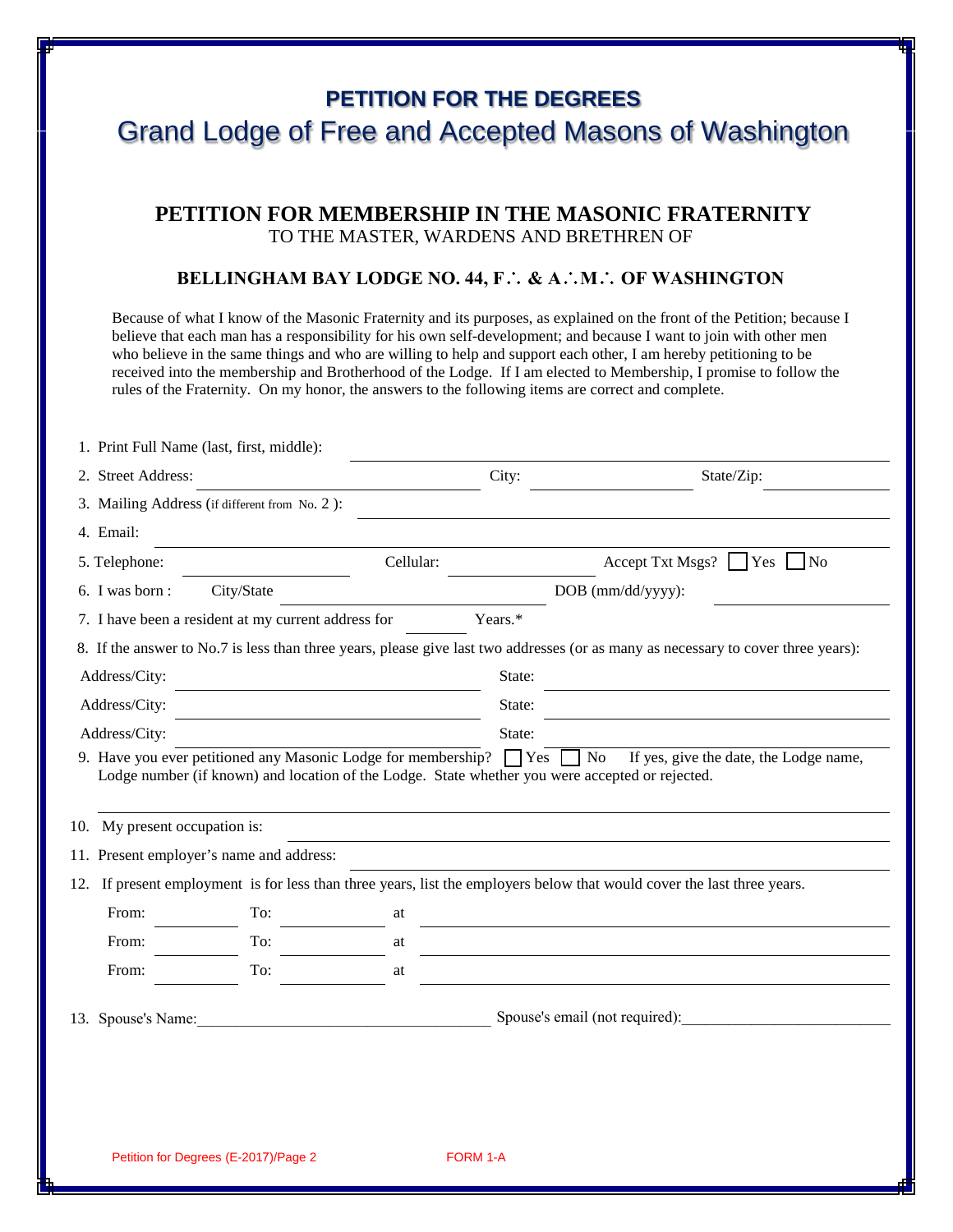| <b>PETITION FOR THE DEGREES</b><br>Grand Lodge of Free and Accepted Masons of Washington                                                                                                                                     |  |  |  |  |  |  |  |  |
|------------------------------------------------------------------------------------------------------------------------------------------------------------------------------------------------------------------------------|--|--|--|--|--|--|--|--|
| 14. Do you believe in the existence of a Supreme Being? $\Box$ Yes $\Box$ No                                                                                                                                                 |  |  |  |  |  |  |  |  |
| 15. Do you support any movement or organization whose purpose is to overthrow or change the government or laws of the<br>United States or the State of Washington by violent or illegal means?     Yes<br>$\overline{N_{0}}$ |  |  |  |  |  |  |  |  |
| 16. Have you ever been a defendant in a criminal case in court? $\Box$ Yes $\Box$ No                                                                                                                                         |  |  |  |  |  |  |  |  |
| If yes, give the year, location, circumstances and result.                                                                                                                                                                   |  |  |  |  |  |  |  |  |
| 17. Why are you petitioning the Masonic Fraternity?                                                                                                                                                                          |  |  |  |  |  |  |  |  |
| 18. Do you belong to other Fraternal Organizations? If so, give names and locations:                                                                                                                                         |  |  |  |  |  |  |  |  |
| 19. What knowledge, skills and abilities will you bring to the Masonic Fraternity?<br>20. Three men to whom you refer, state if they are Masons, or not.                                                                     |  |  |  |  |  |  |  |  |
| Mason?<br>Address<br>Phone<br>Name<br>Yes<br>No                                                                                                                                                                              |  |  |  |  |  |  |  |  |
| Yes<br>No                                                                                                                                                                                                                    |  |  |  |  |  |  |  |  |
| Yes<br>N <sub>0</sub>                                                                                                                                                                                                        |  |  |  |  |  |  |  |  |
| 22. Are you active duty or retired military?<br>$\frac{1}{1}$ Yes $\frac{1}{1}$ No $\frac{1}{1}$ . If so, what in which branch did you serve?<br>Were you honorably discharged? $\Box$ Yes<br>N <sub>o</sub>                 |  |  |  |  |  |  |  |  |
| 23. I have carefully read, understand and subscribe to the statement on the front cover of this petition.                                                                                                                    |  |  |  |  |  |  |  |  |
| SIGN FULL NAME                                                                                                                                                                                                               |  |  |  |  |  |  |  |  |
| Petition for Degrees (E-2017)/Page 3<br>FORM 1-A                                                                                                                                                                             |  |  |  |  |  |  |  |  |